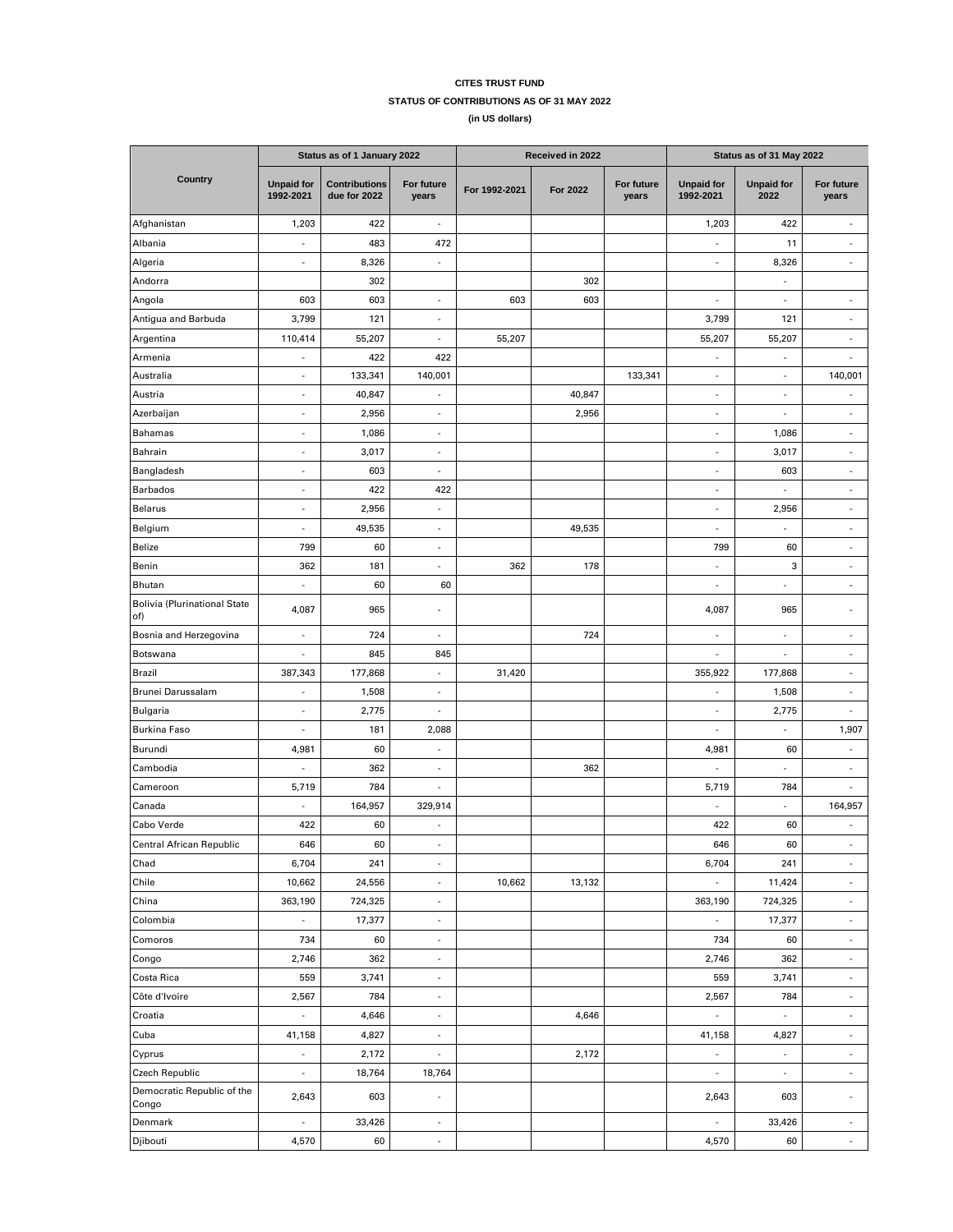|                                     | Status as of 1 January 2022    |                                      |                          | Received in 2022 |          |                     | Status as of 31 May 2022       |                           |                             |
|-------------------------------------|--------------------------------|--------------------------------------|--------------------------|------------------|----------|---------------------|--------------------------------|---------------------------|-----------------------------|
| Country                             | <b>Unpaid for</b><br>1992-2021 | <b>Contributions</b><br>due for 2022 | For future<br>years      | For 1992-2021    | For 2022 | For future<br>years | <b>Unpaid for</b><br>1992-2021 | <b>Unpaid for</b><br>2022 | For future<br>years         |
| Dominica                            | 125                            | 60                                   | $\overline{\phantom{a}}$ |                  |          |                     | 125                            | 60                        | $\overline{\phantom{a}}$    |
| Dominican Republic                  | ä,                             | 3,198                                | 3,121                    |                  |          |                     | ł,                             | 77                        | ÷,                          |
| Ecuador                             | 19,183                         | 4,827                                | $\overline{\phantom{a}}$ |                  |          |                     | 19,183                         | 4,827                     | ä,                          |
| Egypt                               | 49,762                         | 11,222                               | ä,                       |                  |          |                     | 49,762                         | 11,222                    | ä,                          |
| El Salvador                         | 18,210                         | 724                                  | ä,                       |                  |          |                     | 18,210                         | 724                       | ä,                          |
| <b>Equatorial Guinea</b>            | 2,230                          | 965                                  | ä,                       |                  |          |                     | 2,230                          | 965                       | ä,                          |
| Eritrea                             | $\overline{\phantom{a}}$       | 60                                   | 60                       |                  |          |                     | $\overline{\phantom{a}}$       | $\overline{\phantom{a}}$  | $\centerdot$                |
| Estonia                             | $\blacksquare$                 | 2,353                                | $\overline{\phantom{a}}$ |                  | 2,353    |                     | $\blacksquare$                 | ÷                         | ÷,                          |
| Eswatini                            | ÷,                             | 121                                  | 121                      |                  |          |                     | ä,                             | ä,                        | ä,                          |
| Ethiopia                            | ÷,                             | 603                                  | 603                      |                  |          |                     | ÷,                             | ×.                        | ÷,                          |
| European Union                      | $\blacksquare$                 | 155,713                              | $\blacksquare$           |                  | 155,713  |                     | ÷,                             | ÷,                        | ÷,                          |
| Fiji                                | ÷,                             | 181                                  | ä,                       |                  | 161      |                     | ÷,                             | 20                        | ÷,                          |
| Finland                             | ÷,                             | 25,401                               | ÷,                       |                  | 25,401   |                     | ÷,                             | $\sim$                    |                             |
| France                              | ×,                             | 267,104                              | ÷,                       |                  |          |                     | ÷,                             | 267,104                   | ٠                           |
| Gabon                               | 19,073                         | 905                                  | $\overline{\phantom{a}}$ |                  |          |                     | 19,073                         | 905                       | ÷                           |
| Gambia                              | ٠                              | 60                                   | 501                      |                  |          |                     | ä,                             | $\sim$                    | 441                         |
| Georgia                             | $\sim$                         | 483                                  | ä,                       |                  |          |                     | ÷,                             | 483                       | ä,                          |
| Germany                             | ä,                             | 367,442<br>905                       | ä,<br>ä,                 |                  | 367,442  |                     | ä,<br>905                      |                           | ä,                          |
| Ghana<br>Greece                     | 905<br>L,                      | 22,083                               | ä,                       |                  |          |                     | ä,                             | 905<br>22,083             | ä,                          |
| Grenada                             | 754                            | 60                                   | ÷,                       |                  |          |                     | 754                            | 60                        | $\overline{\phantom{a}}$    |
| Guatemala                           | ä,                             | 2,172                                | ÷,                       |                  |          |                     | ä,                             | 2,172                     | ÷,                          |
| Guinea                              | 181                            | 181                                  | $\overline{\phantom{m}}$ |                  |          |                     | 181                            | 181                       | $\overline{\phantom{m}}$    |
| Guinea-Bissau                       | $\qquad \qquad \blacksquare$   | 60                                   | $\overline{\mathbf{c}}$  |                  |          |                     | $\overline{\phantom{m}}$       | 58                        | $\overline{\phantom{a}}$    |
| Guyana                              | 15                             | 121                                  | $\overline{\phantom{a}}$ | 15               | 121      | 30                  | $\overline{\phantom{a}}$       | ٠                         | 30                          |
| Honduras                            | 33                             | 543                                  | $\overline{\phantom{a}}$ | 33               | 531      |                     | $\centerdot$                   | 12                        | $\overline{\phantom{a}}$    |
| Hungary                             | L,                             | 12,429                               | ä,                       |                  | 12,429   |                     | ÷,                             | $\sim$                    | ÷,                          |
| Iceland                             | ä,                             | 1,689                                | ä,                       |                  |          |                     | ä,                             | 1,689                     | ä,                          |
| India                               | $\sim$                         | 50,320                               | ÷,                       |                  | 50,320   |                     | ÷,                             | $\overline{\phantom{a}}$  | $\centerdot$                |
| Indonesia                           | ÷,                             | 32,762                               | ä,                       |                  |          |                     | ÷                              | 32,762                    | ÷,                          |
| Iran (Islamic Republic of)          | 129,649                        | 24,013                               | $\overline{\phantom{a}}$ |                  |          |                     | 129,649                        | 24,013                    | $\overline{\phantom{a}}$    |
| Iraq                                | 37,802                         | 7,783                                | ÷,                       |                  |          |                     | 37,802                         | 7,783                     | $\sim$                      |
| Ireland                             | ä,                             | 22,384                               | 22,384                   |                  |          |                     | ä,                             | $\sim$                    | ä,                          |
| Israel                              | $\overline{\phantom{a}}$       | 29,564                               | $\overline{\phantom{a}}$ |                  | 29,564   |                     | $\overline{\phantom{a}}$       | ٠                         | $\overline{\phantom{a}}$    |
| Italy                               | ä,                             | 199,529                              | $\blacksquare$           |                  |          |                     | ÷,                             | 199,529                   | $\blacksquare$              |
| Jamaica                             | ä,                             | 483                                  | 483                      |                  |          |                     | ÷                              |                           | $\overline{\phantom{a}}$    |
| Japan                               | $\blacksquare$                 | 516,711                              | $\blacksquare$           |                  | 516,711  |                     | $\overline{\phantom{a}}$       | $\blacksquare$            | $\overline{\phantom{a}}$    |
| Jordan                              | 17                             | 1,267                                | $\overline{\phantom{a}}$ |                  |          |                     | 17                             | 1,267                     | $\overline{\phantom{a}}$    |
| Kazakhstan                          | $\overline{\phantom{a}}$       | 10,740                               | $\overline{\phantom{a}}$ |                  | 10,740   |                     | ÷,                             | $\blacksquare$            | $\overline{\phantom{a}}$    |
| Kenya                               | $\blacksquare$                 | 1,448                                | $\overline{\phantom{a}}$ |                  |          |                     | $\overline{\phantom{a}}$       | 1,448                     | ÷.                          |
| Kuwait                              | ÷,                             | 15,204                               | $\overline{\phantom{a}}$ |                  |          |                     | ä,                             | 15,204                    | ÷.                          |
| Kyrgyzstan                          | 242                            | 121                                  | $\overline{\phantom{a}}$ | 242              | 121      |                     | ÷,                             | $\overline{\phantom{a}}$  | ÷,                          |
| Lao People's Democratic<br>Republic | ä,                             | 302                                  | ä                        |                  | 302      |                     | ä,                             | $\sim$                    | ÷,                          |
| Latvia                              | i,                             | 2,836                                | 2,836                    |                  |          |                     | $\overline{\phantom{a}}$       | $\blacksquare$            | $\blacksquare$              |
| Lebanon                             | 2,836                          | 2,836                                | $\overline{\phantom{a}}$ |                  |          |                     | 2,836                          | 2,836                     | ÷                           |
| Lesotho                             | 240                            | 60                                   | $\overline{\phantom{a}}$ |                  |          |                     | 240                            | 60                        | ÷,                          |
| Liberia                             | 90                             | 60                                   | $\overline{\phantom{a}}$ |                  |          |                     | 90                             | 60                        | $\overline{\phantom{a}}$    |
| Libya                               | 103,957                        | 1,810                                | $\overline{\phantom{a}}$ |                  |          |                     | 103,957                        | 1,810                     | $\overline{\phantom{a}}$    |
| Liechtenstein                       | ÷.                             | 543                                  | $\sim$                   |                  | 543      |                     | $\overline{\phantom{a}}$       | $\overline{\phantom{a}}$  | $\overline{\phantom{a}}$    |
| Lithuania                           | ×,                             | 4,284                                | 4,284                    |                  |          |                     | ä,                             | ×.                        | $\mathcal{L}_{\mathcal{A}}$ |
| Luxembourg                          | ÷,                             | 4,042                                | $\blacksquare$           |                  |          |                     | ÷,                             | 4,042                     | $\overline{\phantom{a}}$    |
| Madagascar                          | ä,                             | 241                                  | 1,093                    |                  |          |                     | $\centerdot$                   | $\sim$                    | 852                         |
| Malawi                              | ÷,                             | 121                                  | 121                      |                  |          |                     | ÷,                             | ×,                        | $\overline{\phantom{a}}$    |
| Malaysia                            | ÷,                             | 20,574                               | ÷,                       |                  | 20,574   |                     | ÷,                             | $\overline{\phantom{a}}$  | $\omega$                    |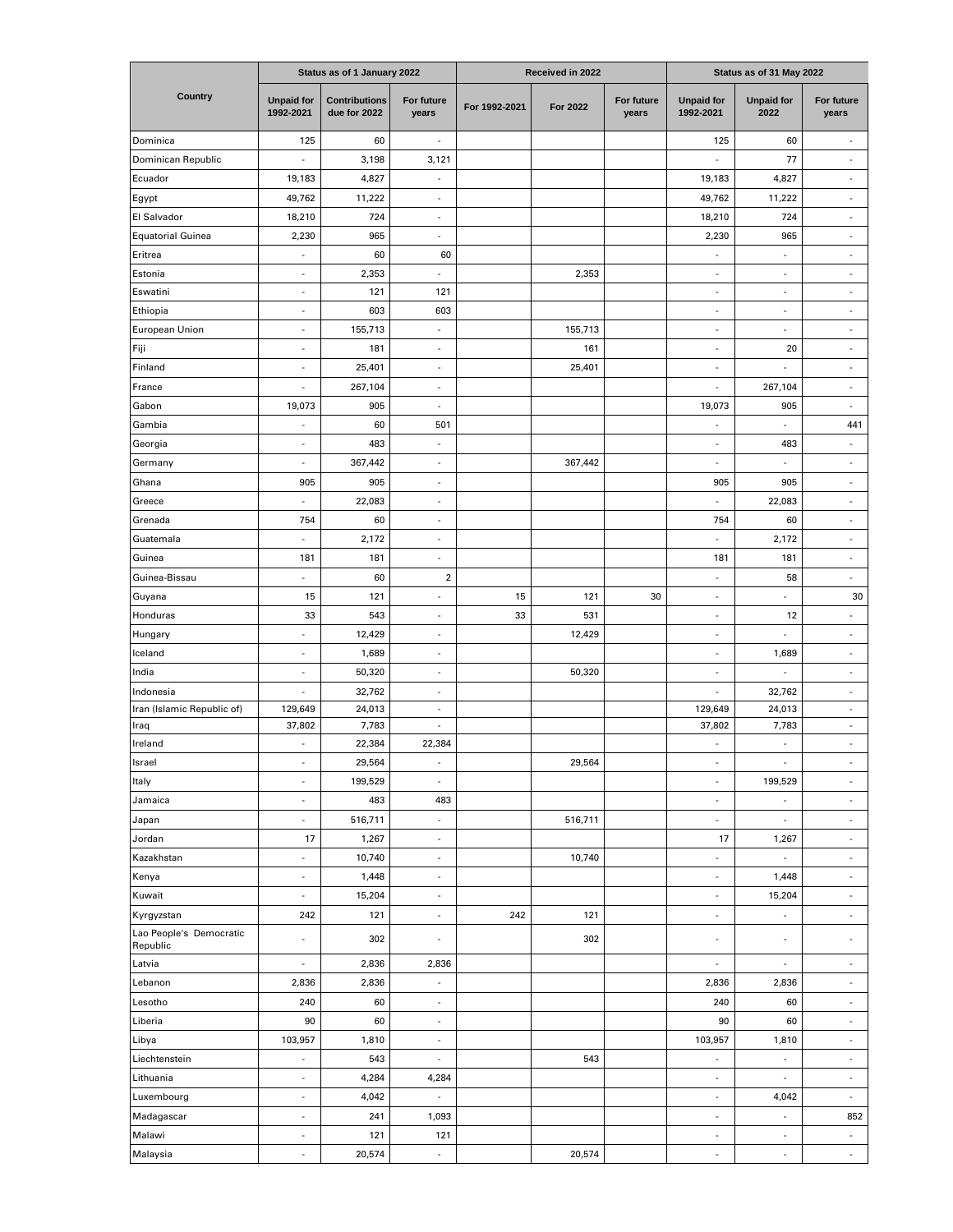|                                     | Status as of 1 January 2022    |                                      |                          | Received in 2022 |          |                     | Status as of 31 May 2022       |                           |                          |
|-------------------------------------|--------------------------------|--------------------------------------|--------------------------|------------------|----------|---------------------|--------------------------------|---------------------------|--------------------------|
| Country                             | <b>Unpaid for</b><br>1992-2021 | <b>Contributions</b><br>due for 2022 | For future<br>years      | For 1992-2021    | For 2022 | For future<br>years | <b>Unpaid for</b><br>1992-2021 | <b>Unpaid for</b><br>2022 | For future<br>years      |
| Maldives                            | 241                            | 241                                  | $\overline{\phantom{a}}$ |                  |          |                     | 241                            | 241                       | $\overline{\phantom{a}}$ |
| Mali                                | 610                            | 241                                  | ÷,                       | 163              |          |                     | 446                            | 241                       | ÷,                       |
| Malta                               | ä,                             | 1,026                                | 1,026                    |                  |          |                     | ä,                             | $\overline{\phantom{a}}$  | ÷,                       |
| Mauritania                          | 176                            | 121                                  | J.                       | 116              |          |                     | 60                             | 121                       | ä,                       |
| Mauritius                           | ä,                             | 664                                  | 664                      |                  |          |                     | ä,                             | ×.                        | ä,                       |
| Mexico                              | ÷,                             | 77,953                               | ÷,                       |                  | 77,953   |                     | ÷,                             | ×.                        | ä,                       |
| Monaco                              | $\blacksquare$                 | 664                                  | ÷,                       |                  | 664      |                     | ÷,                             | $\overline{\phantom{a}}$  | $\centerdot$             |
| Mongolia                            | $\overline{\phantom{a}}$       | 302                                  | ÷,                       |                  |          |                     | ÷,                             | 302                       | ÷,                       |
| Montenegro                          | 490                            | 241                                  | ÷,                       |                  |          |                     | 490                            | 241                       | ÷,                       |
| Morocco                             | $\blacksquare$                 | 3,318                                | ÷,                       |                  |          |                     | ÷,                             | 3,318                     | ÷,                       |
| Mozambique                          | ä,                             | 241                                  | ÷,                       |                  |          |                     | ä,                             | 241                       | ä,                       |
| Myanmar                             | 35                             | 603                                  | ä,                       |                  |          |                     | 35                             | 603                       | ä,                       |
| Namibia                             | ä,                             | 543                                  | ÷,                       |                  | 543      |                     |                                | $\sim$                    | ä,                       |
| Nepal                               | 2,651                          | 422                                  | ä                        |                  |          |                     | 2,651                          | 422                       | ä,                       |
| Netherlands                         | ÷,                             | 81,815                               | 81,815                   |                  |          |                     | ÷,                             | $\sim$                    |                          |
| New Zealand                         | ä,                             | 17,558                               | 17,558                   |                  |          |                     | ÷,                             | $\overline{\phantom{a}}$  | ä,                       |
| Nicaragua                           | 302                            | 302                                  | ä,                       |                  |          |                     | 302                            | 302                       | ä,                       |
| Niger                               | 6,261                          | 121                                  | ä,                       |                  |          |                     | 6,261                          | 121                       | ä,                       |
| Nigeria                             | 96,659                         | 15,084                               | $\overline{\phantom{a}}$ |                  |          |                     | 96,659                         | 15,084                    | $\frac{1}{2}$            |
| North Macedonia                     | ÷,                             | 422                                  | ÷,                       |                  |          |                     | ÷,                             | 422                       | $\overline{\phantom{a}}$ |
| Norway                              | $\overline{\phantom{a}}$       | 45,493                               | $\overline{\phantom{a}}$ |                  | 45,493   |                     | ÷,                             | ÷,                        | ÷,                       |
| Oman                                | $\overline{\phantom{a}}$       | 6,939                                | $\overline{\phantom{a}}$ |                  |          |                     | ÷,                             | 6,939                     | $\overline{\phantom{a}}$ |
| Pakistan                            | 11,037                         | 6,939                                | ÷,                       | 3,884            |          |                     | 7,153                          | 6,939                     | $\centerdot$             |
| Palau                               | 897                            | 60                                   | ÷,                       |                  |          |                     | 897                            | 60                        | $\centerdot$             |
| Panama                              | 2,715                          | 2,715                                | ÷,                       | 2,715            |          |                     |                                | 2,715                     | ÷,                       |
| Papua New Guinea                    | 2,788                          | 603                                  | ä,                       |                  |          |                     | 2,788                          | 603                       | ä,                       |
| Paraguay                            | ä,                             | 965                                  | ä,                       |                  |          |                     | ÷,                             | 965                       | ä,                       |
| Peru                                | 18,970                         | 9,171                                | ÷,                       | 18,970           | 8,199    |                     | ÷,                             | 972                       | $\centerdot$             |
| Philippines                         | ä,                             | 12,369                               | ä,                       |                  | 12,369   |                     | $\overline{\phantom{a}}$       | $\sim$                    | $\overline{\phantom{a}}$ |
| Poland                              | ÷,                             | 48,389                               | ÷,                       |                  | 48,389   |                     | ÷                              | ×,                        | ÷,                       |
| Portugal                            | ÷,                             | 21,117                               | ÷,                       |                  |          |                     | ÷,                             | 21,117                    | ÷,                       |
| Qatar                               | ×,                             | 17,015                               | 17,015                   |                  |          |                     | ÷,                             |                           | ÷,                       |
| Republic of Korea                   | ä,                             | 136,780                              | ä,                       |                  |          |                     | ä,                             | 136,780                   | ä,                       |
| Republic of Moldova                 | 362                            | 181                                  | ÷,                       |                  |          |                     | 362                            | 181                       | $\overline{\phantom{a}}$ |
| Romania                             | 11,997                         | 11,946                               | ä,                       | 11,997           |          |                     | ÷,                             | 11,946                    | ä,                       |
| <b>Russian Federation</b>           | $\overline{\phantom{a}}$       | 145,106                              | $\overline{\phantom{a}}$ |                  | 145,106  |                     | ÷,                             | $\overline{\phantom{a}}$  | $\frac{1}{2}$            |
| Rwanda                              | $\overline{\phantom{a}}$       | 181                                  | 547                      |                  |          |                     | ä,                             | $\overline{\phantom{a}}$  | 366                      |
| Saint Kitts and Nevis               | 390                            | 60                                   | $\sim$                   |                  |          |                     | 390                            | 60                        |                          |
| Saint Lucia                         | $\bar{a}$                      | 60                                   | 367                      |                  |          |                     | ٠                              | $\sim$                    | 307                      |
| Saint Vincent and the<br>Grenadines | 698                            | 60                                   | ä                        |                  |          |                     | 698                            | 60                        | $\frac{1}{2}$            |
| Samoa                               | ÷,                             | 60                                   | 60                       |                  |          |                     | ä,                             | ×.                        | $\overline{\phantom{a}}$ |
| San Marino                          | $\overline{\phantom{a}}$       | 121                                  | $\sim$                   |                  | 121      |                     | $\overline{\phantom{a}}$       | $\sim$                    | $\sim$                   |
| Sao Tome and Principe               | 1,083                          | 60                                   | ä,                       |                  |          |                     | 1,083                          | 60                        | ÷.                       |
| Saudi Arabia                        | ä,                             | 70,713                               | 280,185                  |                  |          |                     | ä,                             | ×.                        | 209,472                  |
| Senegal                             | 861                            | 422                                  | $\overline{\phantom{a}}$ |                  |          |                     | 861                            | 422                       | $\overline{\phantom{a}}$ |
| Serbia                              | ä,                             | 1,689                                | $\overline{\phantom{a}}$ |                  |          |                     | ä,                             | 1,689                     | $\overline{\phantom{a}}$ |
| Seychelles                          | i,                             | 121                                  | ÷,                       |                  |          |                     | ÷,                             | 121                       | $\overline{\phantom{a}}$ |
| Sierra Leone                        | ä,                             | 60                                   | 214                      |                  |          |                     | ÷,                             | ×.                        | 154                      |
| Singapore                           | ÷,                             | 29,263                               | 29,263                   |                  |          |                     | ÷,                             | $\overline{\phantom{a}}$  | $\overline{\phantom{a}}$ |
| Slovakia                            | ä,                             | 9,231                                | 9,231                    |                  |          |                     | ä,                             | $\sim$                    | ÷.                       |
| Slovenia                            | $\blacksquare$                 | 4,585                                | 4,585                    |                  |          |                     | ÷,                             | $\overline{\phantom{a}}$  | $\overline{\phantom{a}}$ |
| Solomon Islands                     | 180                            | 60                                   | $\overline{\phantom{a}}$ |                  |          |                     | 180                            | 60                        | $\overline{\phantom{a}}$ |
| Somalia                             | 5,694                          | 60                                   | $\overline{\phantom{a}}$ |                  |          |                     | 5,694                          | 60                        | $\sim$                   |
| South Africa                        | $\overline{\phantom{a}}$       | 16,411                               | $\overline{\phantom{a}}$ |                  |          |                     | ÷,                             | 16,411                    | ٠                        |